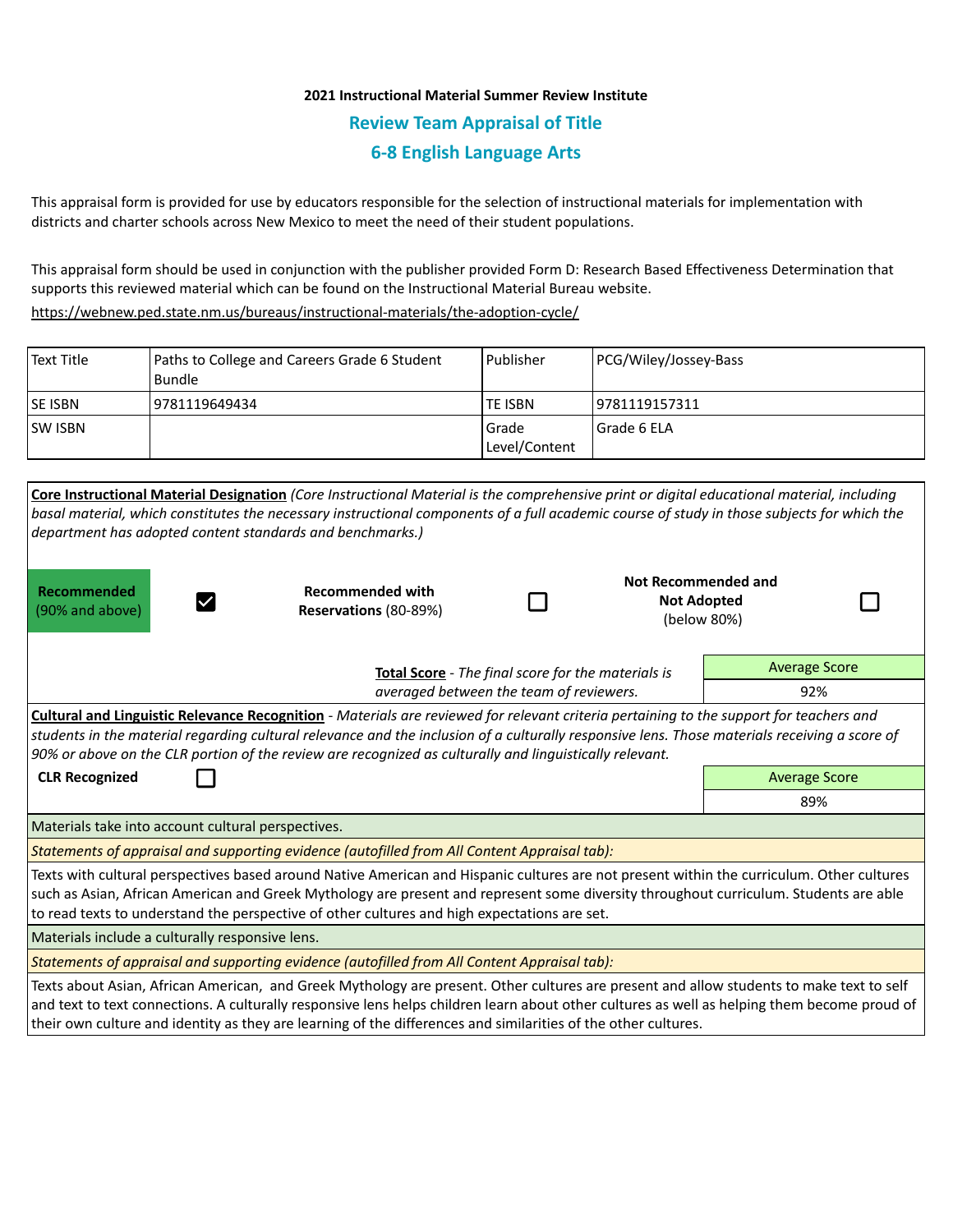**Standards Review** *- Materials are reviewed for alignment with the state adopted content standards, benchmarks and performance standards.*

Average Score

91%

Materials align with grade level ELA standards overall.

*Statements of appraisal and supporting evidence:* 

The materials in the curriculum meet 6th grade standards overall. There is a clear scope and sequence to follow that outlines where each standard can be found in each module. The materials provide opportunities for reading, writing, speaking and listening in each module and sub-unit. They also contain mid-unit and end-of-unit assessments to track student progress and growth. Most student materials contain a learning target and addressed standard. Each individual lesson details which standards are addressed within the Teacher's Guide.

Materials align to reading standards.

*Statements of appraisal and supporting evidence:* 

Students are exposed to literary fiction and nonfiction in the formats of novels, plays, speeches, poems, and short excerpts and passages. Students are also exposed to informational texts in novels, articles, newspapers, excerpts and speeches. With each text, students are routinely asked text dependent questions to assess comprehension. There are multiple levels of texts along with strategies to support struggling readers to interact with higher level texts such as read alouds and audio books.

Materials align to writing standards.

*Statements of appraisal and supporting evidence:* 

Students are asked to write routinely in each lesson in a way that addresses 6th grade writing standards. Each module contains units that have specific writing tasks and accompanying rubrics and outlines. Students are asked to write entrance and exit tickets to reflect on their prior knowledge. Students are provided supporting graphic organizers, word banks, model essays and opportunities to peer review to strengthen writing.

Materials align to speaking and listening standards.

*Statements of appraisal and supporting evidence:* 

Students actively engage in speaking and listening routines. Students are presented a routine of how to discuss in peer groups and triads through the use of rubrics and stars and steps protocol. Students practice speaking and listening in assessments such as gallery walks, research presentation and formulation of claim statements.

Materials align to language standards.

*Statements of appraisal and supporting evidence:* 

Students are exposed to pronouns and correct pronoun usage in sentences. Students work with affixes, prefixes, suffixes and root words. Students focus on connotation, denotation and figurative language of words and phrases. There are places for students to catch important vocabulary and use context clues and dictionaries to write definitions. Students are asked to reflect on the strategies they use to determine a word or phrases meaning.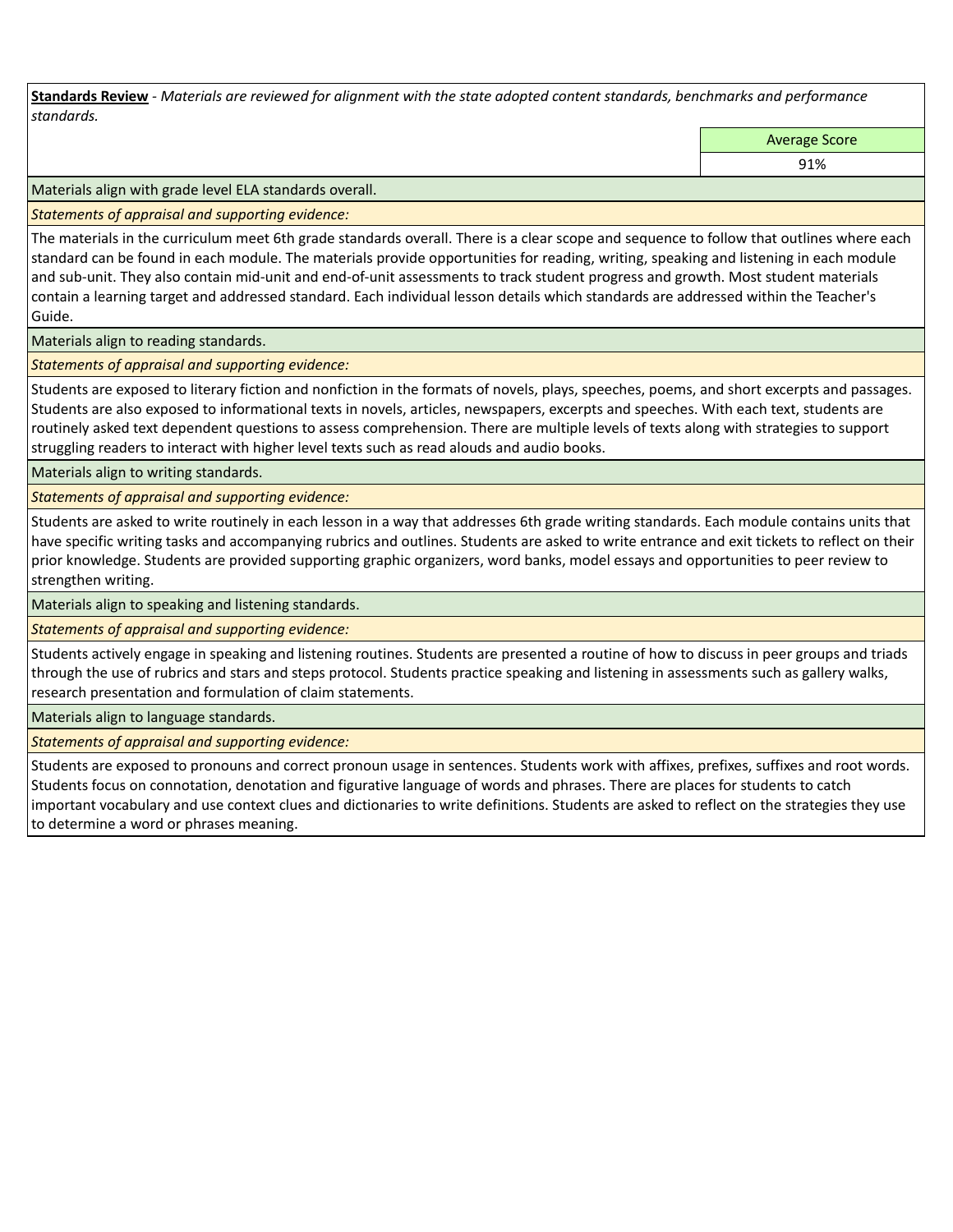**ELA Content Review** *- Materials are reviewed for relevant criteria pertaining to the support for teachers and students in the specific content area reviewed.*

Average Score

97%

Materials provide a selection and range of high-quality texts worthy of students' time and attention, exhibiting exceptional craft and thought and/or providing useful information.

*Statements of appraisal and supporting evidence:* 

Texts are high quality and some are award winning grade level appropriate texts. Each module utilizes an anchor text and supporting texts to help students make connections. Anchor texts are considered high interest texts for 6th grade students. There is a wide variety of text types to meet diverse learner interests. Students are provided model essays to read and analyze to aid in writing growth and development. Central texts are The Lightning Thief; Bud, Not Buddy-winner of several awards including the Newbery medal; Dragonwings; and Frightful's Mountain-also a Newbery award winner.

Questions in the materials are high-quality text-dependent and text-specific questions. The overwhelming majority of these questions are text-specific and draw student attention to the particulars in the text.

*Statements of appraisal and supporting evidence:* 

Questions for texts are broken into sections or chapters and require students to go back and analyze what they have read. Answers come from the text and have to be supported with student evidence. Students are given a Reading Closely: Guiding Questions Chart to approach, question and analyze texts. Students are also provided Question Baskets for certain texts. Questions are addressed at all Bloom's and DOK levels.

Materials provide scaffolding and supports to enable students' learning of English language arts.

*Statements of appraisal and supporting evidence:* 

Graphic organizers are provided. Some have sentence starters to guide students, others were blank. Examples of essays are given for students to use as models. Discussion structures were modeled and scripts were given to students in "Fishbowl" format. In the teacher's guide, each lesson has a Meeting Students' needs section to help teachers adjust teaching for diverse learners. The lesson plans give clear modeling for students before they are released to work independently and in small groups.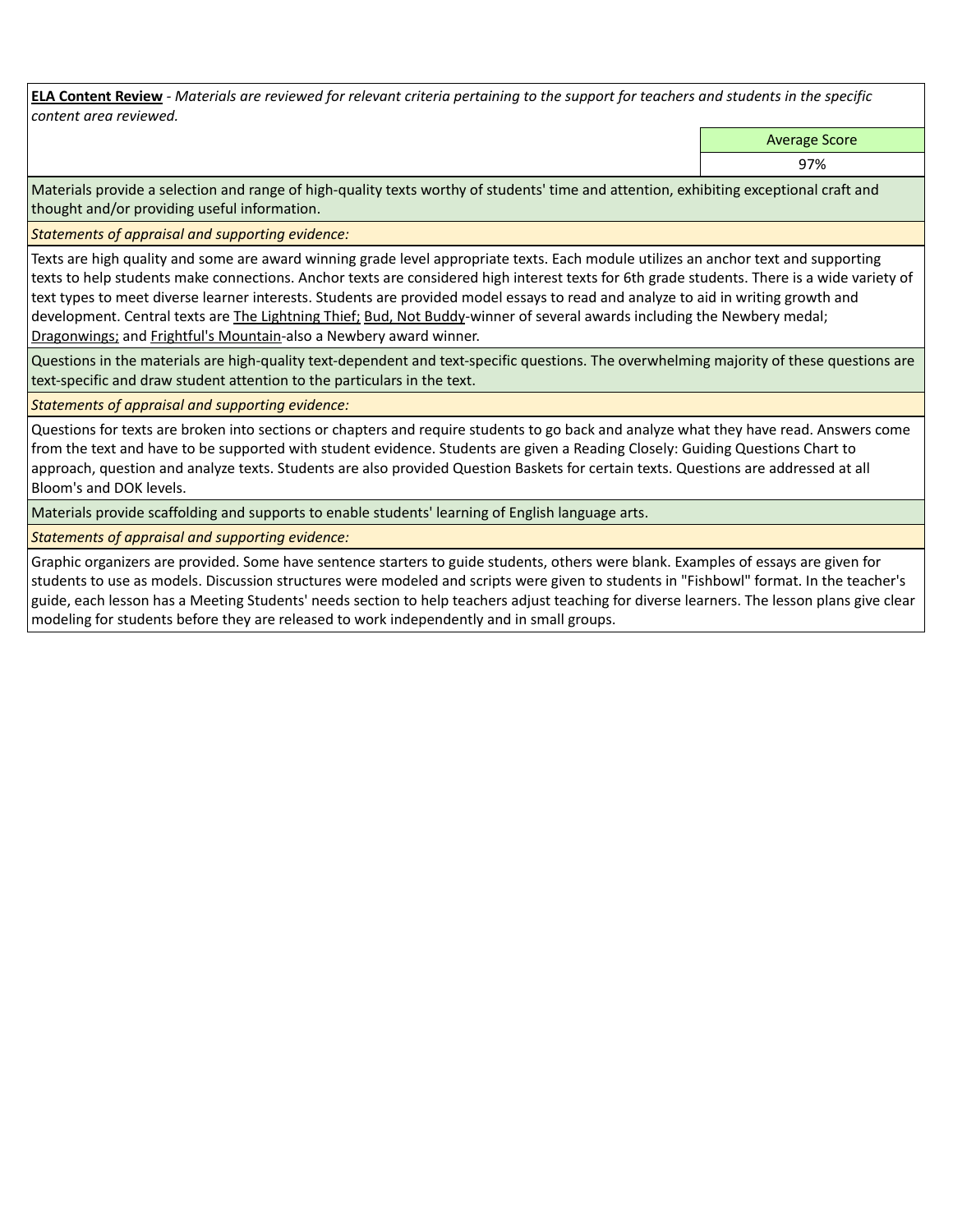**All Content Review** *- Materials are reviewed for relevant criteria pertaining to the support for teachers and students in the material regarding the progression of the standards, lesson structure, pacing, assessment, individual learners and cultural relevance.*

Average Score

93%

Materials are coherent and consistent with the standards that all students should study in order to be college and career ready.

*Statements of appraisal and supporting evidence:*

Materials meet 6th grade standards. There were not many opportunities for students to work digitally embedded in the Student Journal. Students are taught plagiarism and credibility skills throughout research lessons. Students are given multiple chances in each lesson to speak and interact with peers. Students are given a clear format to follow for essay writing.

Materials are well designed and take into account effective lesson structure and pacing.

*Statements of appraisal and supporting evidence:*

Teachers are given a general outline that can be modified based on individual classroom needs within the teacher guide. The curriculum consists of 4 modules and is set up to be taught at the pace of one module per nine weeks.

Materials support teacher planning, learning, and understanding of the standards.

*Statements of appraisal and supporting evidence:*

Each lesson contains an overview for the module, the unit and each individual lesson within the Teacher Guide. There are material lists, teacher notes, meeting student needs, required texts and reference to the resource guide. Lessons also suggest cross content connections and lesson extensions. Standards are provided at the beginning of each unit for the entire unit and are individually presented in each lesson as they occur.

Materials offer teachers resources and tools to collect ongoing data about student progress on the standards.

*Statements of appraisal and supporting evidence:*

Teachers are given rubrics for assessing written responses. There are speaking and listening rubrics for peer interactions to assess conversations. Lessons contain entrance and exit tickets to see growth from beginning to end of a unit. Each unit contains a mid-unit and end-of-unit assessment to assess student growth before the final essay. Options for formative and summative assessment are found throughout the modules.

Materials support effective use of technology to enhance student learning.

*Statements of appraisal and supporting evidence:*

There is a webquest for students to complete. Teachers are given guidance to allow students to use technology if it is available in the classroom to research and produce writing.

Materials can be easily customized for individual learners.

*Statements of appraisal and supporting evidence:* 

Teachers have access to graphic organizers, sentence frames, fishbowl strategies, and example essays. Outlines are provided for long written responses. The Meeting Student Needs section of the teacher guide references pairing of native speakers and other supportive practices for individual learners.

Materials give all students extensive opportunities and support to explore key concepts.

*Statements of appraisal and supporting evidence:*

Students are given multiple opportunities to meet with peers as they plan their work to think-pair-share, meet in triads, and discuss and dissect texts. Students use peer groups to make claims, identify evidence, define words and peer review essays.

Materials take into account cultural perspectives.

*Statements of appraisal and supporting evidence:*

Texts with cultural perspectives based around Native American and Hispanic cultures are not present within the curriculum. Other cultures such as Asian, African American and Greek Mythology are present and represent some diversity throughout curriculum. Students are able to read texts to understand the perspective of other cultures and high expectations are set.

Materials include a culturally responsive lens.

*Statements of appraisal and supporting evidence:*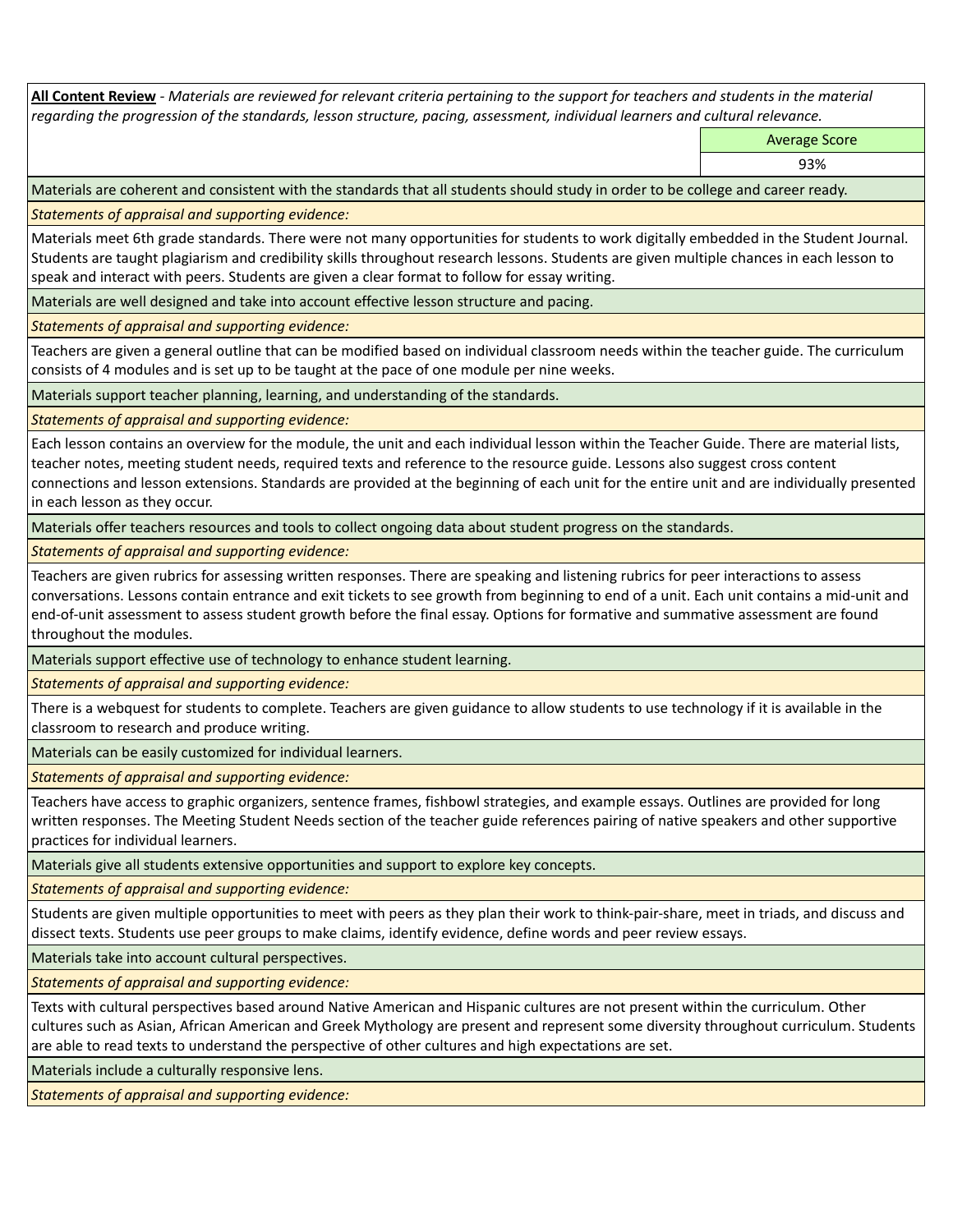Texts about Asian, African American, and Greek Mythology are present. Other cultures are present and allow students to make text to self and text to text connections. A culturally responsive lens helps children learn about other cultures as well as helping them become proud of their own culture and identity as they are learning of the differences and similarities of the other cultures.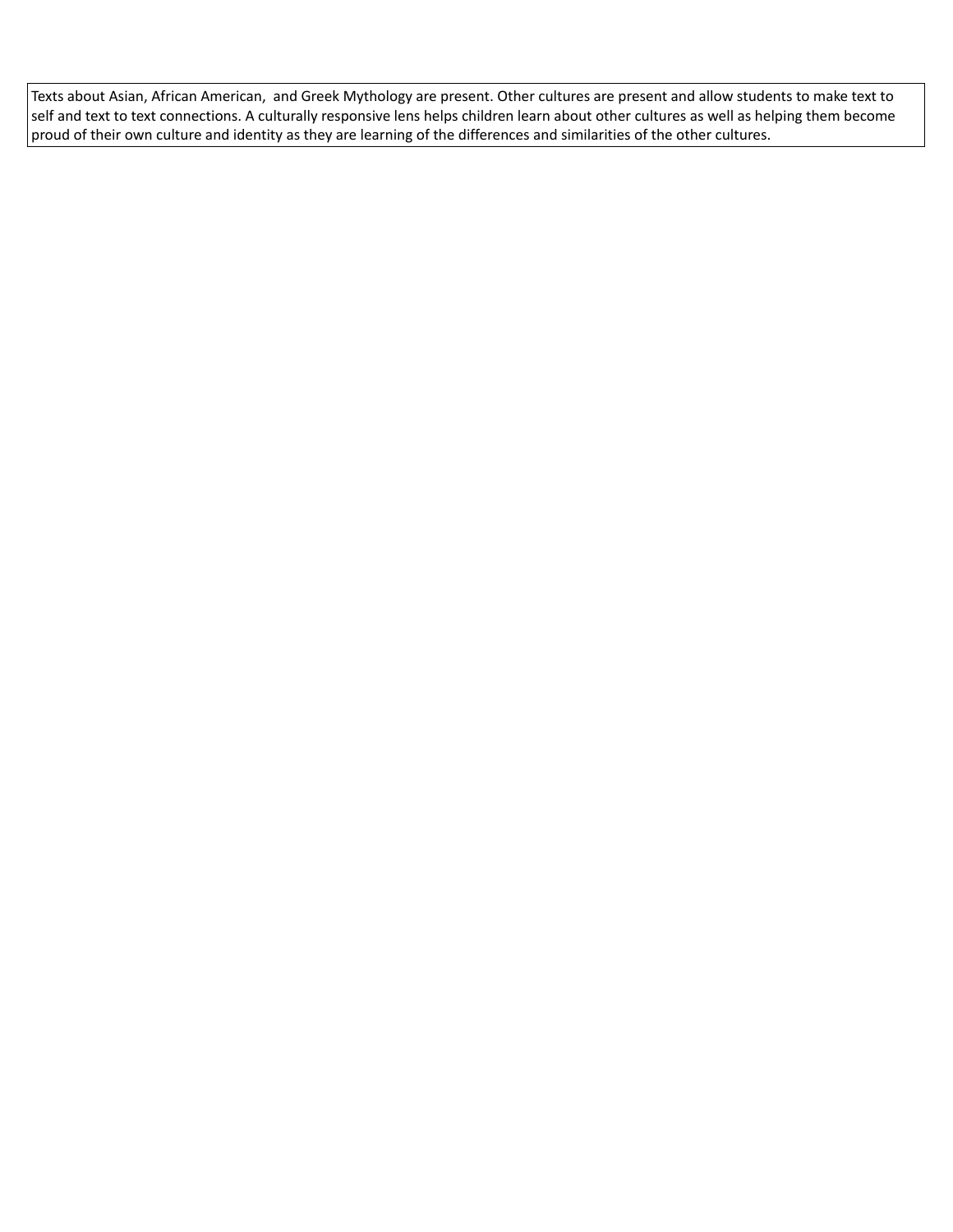**Reviewers' Professional Summation** *- These materials are reviewed by Level II and Level III educators from across New Mexico. The reviewers have brought their knowledge, experience and expertise into the review of these materials. They offer here their individual summary of the material as a whole.*

Reviewer #: 67

*Background and experience:*

Level II Teacher with 10 years experience teaching K-8 special education and reading intervention with an emphasis on structured literacy. Master's Degree in Educational Leadership. Curriculum Coordinator for school.

## *Professional summary of material:*

The curriculum addresses the overall 6th grade standards fully and in depth. Students are challenged with high-quality, engaging text that is supported with scaffolding and differentiation to meet the needs of diverse readers. Teachers are offered lists of recommended texts to supplement both in the classroom and at home. Teachers have access to explicit, step by step plans for every module, unit, and lesson that support them with their pre-planning needs as well as instructions for meeting all student's needs during each lesson. Student materials accompany each lesson in an easy to navigate student workbook with any other supplemental materials presented to students from a teacher resource book. Students have many opportunities to work independently, in pairs, and in triads on a variety of group activities, discussion, presentation and feedback. The curriculum allows students to learn many techniques, strategies for, and forms of writing. Students learn the value and process for writing multiple drafts of a writing piece. The curriculum also offers many language tools including word catchers, vocabulary instruction, strategies for determining meaning, and other language supports. The materials and text do not have any perspectives from Native American or Hispanic authors or characters but do show some other cultural diversity in the text and in the activities. Technology is mentioned as an option for students to use for written responses but is not regularly implemented. Assessment is offered in each lesson in different ways, with mid-point assessments and end of unit assessments. Overall, the curriculum is high quality with many universal design strategies and expeditionary learning strategies to make the curriculum accessible to all learners.

#### Reviewer #: 68

## *Background and experience:*

Level II teacher with 8 years experience teaching Honors, Inclusion and General ELA in grades 6 and 7. Endorsed in ELA and SS. Assists in creating and modifying materials and pacing guides at the district level. Master's Degree in Business Administration. ELA Department Lead.

# *Professional summary of material:*

The curriculum addresses 6th grade CCSS in a layout that is achievable within an academic year. Each module fits with a 9 weeks lesson planning period and addresses anchor standards that students need to meet in a logical and clear order. The curriculum utilizes grade level appropriate texts that are of high interest and attainability for all learners. Throughout the lessons, guiding questions are embedded and students are given guidance on how to be successful close readers that question texts. The language standards of reading, writing, speaking and listening are present in each lesson and encourage students to use their peers, teacher and Student Journal as resources to help them be successful. Models are provided and give students clear expectations of what peer interactions and feedback should sound like. Although there are no Hispanic or native American Texts present, students are exposed to diversity through texts by various authors. Asian, Greek and African American cultures are present and opportunities for students to make connections to these cultures are present. The writing tasks at the end of each module wrap up all skills taught in the module and allow students to demonstrate proficiency of skills. Rubrics are clear and concise. Portions of the rubrics are broken down to make the overall scoring clear for peer groups.

Reviewer #: 69

*Background and experience:*

Title III teacher with 17 years of experience teaching English, ELA, English Language Learners Grades 6-12. Master's Degree in Secondary Education /Administration. Licensed in ELA, TESOL, Secondary Education, and Administration.

*Professional summary of material:*